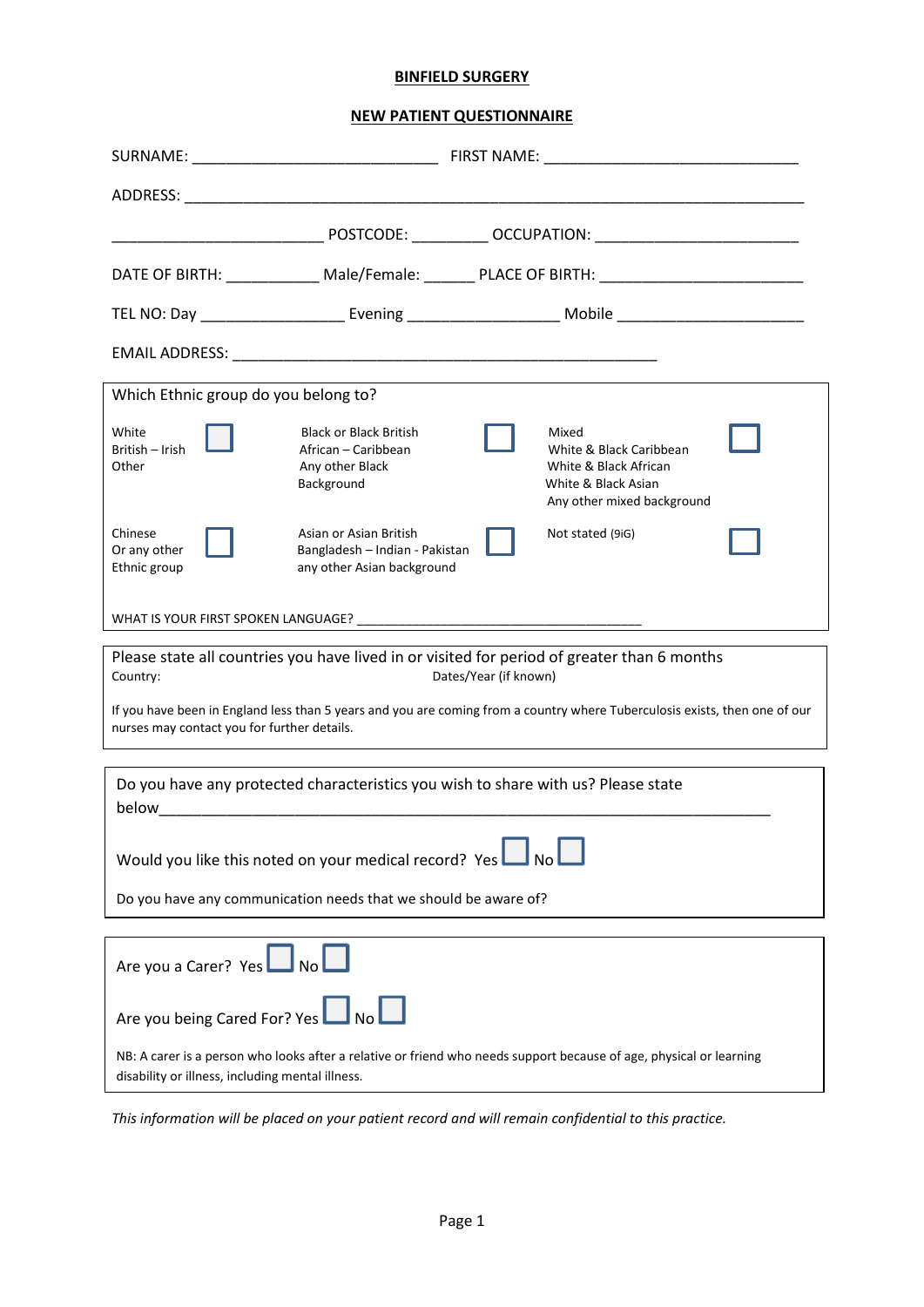#### **HEALTH INFORMATION**

## **If you are taking regular medication, please attach a copy of your current prescription**

# **If you've been diagnosed with a long term condition, please provide details below**

|                                        | Date of Diagnosis | Date of Last Review |
|----------------------------------------|-------------------|---------------------|
| Hypertension                           |                   |                     |
| Asthma                                 |                   |                     |
| Epilepsy                               |                   |                     |
| COPD                                   |                   |                     |
| Diabetes I                             |                   |                     |
| Diabetes II                            |                   |                     |
| Thyroid - Underactive                  |                   |                     |
| Thyroid - Overactive                   |                   |                     |
| Stroke                                 |                   |                     |
| <b>Heart Attack</b>                    |                   |                     |
| Angina                                 |                   |                     |
| Mental Health - please specify below   |                   |                     |
|                                        |                   |                     |
| Cancer - please specify below          |                   |                     |
|                                        |                   |                     |
| Drug Allergies - please specify below  |                   |                     |
|                                        |                   |                     |
| Other Allergies - please specify below |                   |                     |
|                                        |                   |                     |

Please comment below if there is anything else we need to be aware of regarding your health.

SMOKING STATUS: Never smoked (1371) – Stopped Smoking (137K) – Smoking (137P) **Please circle**

If you have stopped smoking, when did you give up? If you are still smoking, how much do you smoke per day? \_\_\_\_\_\_\_\_\_\_\_\_\_\_\_\_\_\_\_\_\_\_\_\_

AVERAGE WEEKLY ALCOHOL INTAKE – Please complete the form on the next page.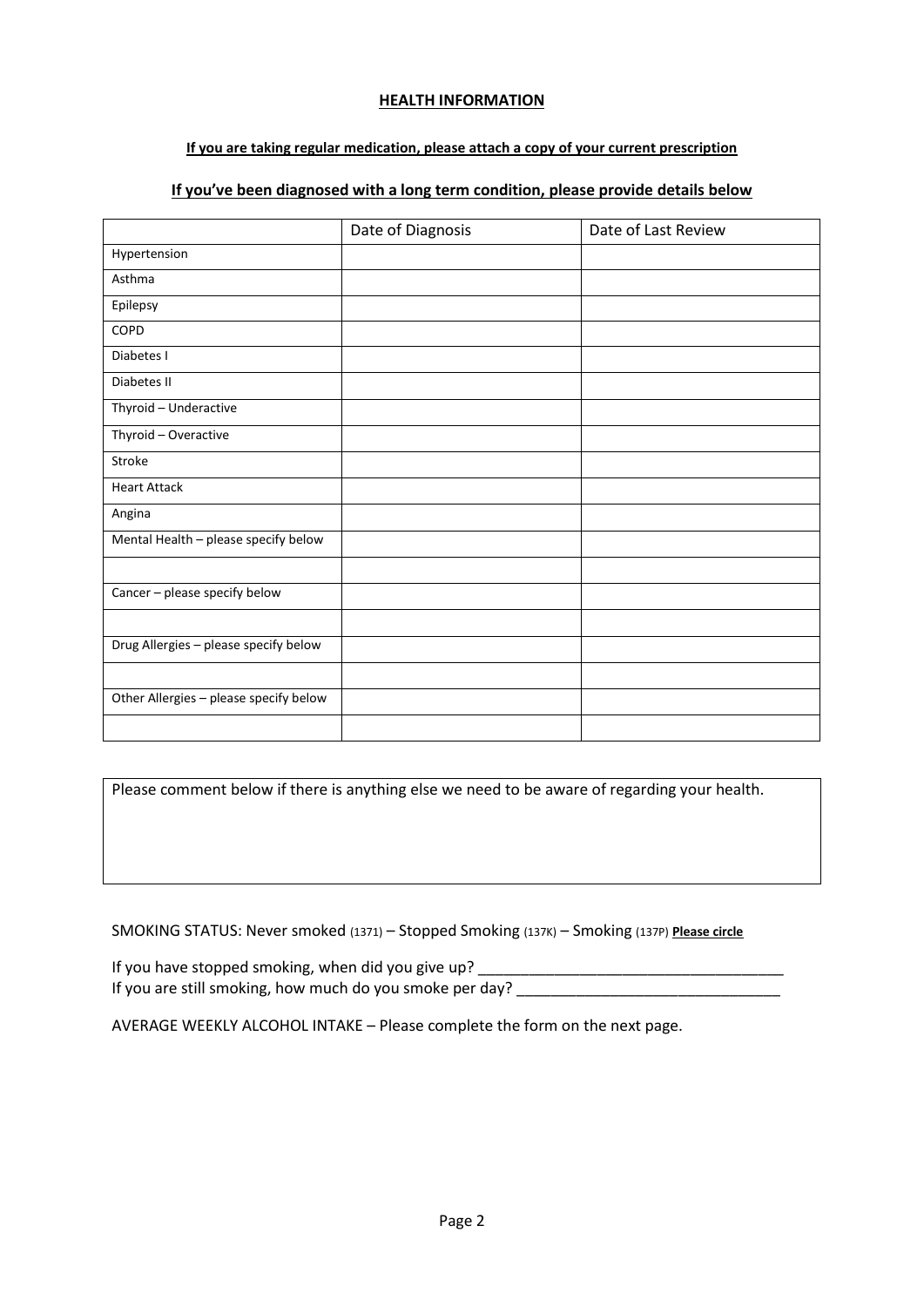#### **ARE YOU DRINKING TOO MUCH?**

This chart will help to assess the effects of your drinking and whether you are drinking too much. You will then be offered advice on how to cut down or seek further help.

Pint of beer @ 4 % = **2.3 units**, 500ml can strong larger @ 6% = **3 units**, 250 ml glass of wine @ 11% = **2.8 units** Single (25ml) measure of spirits (e.g. Vodka, gin) = **1 unit**.

| <b>QUESTIONS</b>                                                                                                                       | $\mathbf 0$ | 1                    | $\overline{2}$                   | 3                     | 4                            | <b>YOUR SCORE</b> |
|----------------------------------------------------------------------------------------------------------------------------------------|-------------|----------------------|----------------------------------|-----------------------|------------------------------|-------------------|
|                                                                                                                                        |             |                      |                                  |                       |                              |                   |
| How often do you have a drink<br>containing alcohol?                                                                                   | Never       | Monthly or Less      | 2-4 times per<br>month           | 2-3 times per<br>week | 4+ times per<br>week         |                   |
| How many units of alcohol do you<br>have on a typical day?                                                                             | $1 - 2$     | $3 - 4$              | $5-6$                            | $7 - 8$               | $10+$                        |                   |
| How often do you have six or more<br>units on one occasion?                                                                            | Never       | Less than<br>monthly | Monthly                          | Weekly                | Daily or almost<br>daily     |                   |
| How often during the last year have<br>you found you were unable to stop<br>drinking once you had started?                             | Never       | Less than<br>monthly | Monthly                          | Weekly                | Daily or almost<br>daily     |                   |
| How often during the last year have<br>you failed to do what was normally<br>expected from you because of your<br>drinking?            | Never       | Less than<br>monthly | Monthly                          | Weekly                | Daily or almost<br>daily     |                   |
| How often during the last year have<br>you had a feeling of guilt or remorse<br>after drinking?                                        | Never       | Less than<br>monthly | Monthly                          | Weekly                | Daily or almost<br>daily     |                   |
| How often during the last year have<br>you been unable to remember what<br>happened the night before because<br>you had been drinking? | Never       | Less than<br>monthly | Monthly                          | Weekly                | Daily or almost<br>daily     |                   |
| Have you or somebody else been<br>injured as a result of your drinking?                                                                | No          |                      | Yes, but not in<br>the last year |                       | Yes, during the<br>last year |                   |
| Has a relative, friend, doctor or health<br>worker been concerned about your<br>drinking or suggested you cut down?                    | <b>No</b>   |                      | Yes, but not in<br>the last year |                       | Yes, during the<br>last year |                   |
| <b>TOTAL:</b>                                                                                                                          |             |                      |                                  |                       |                              |                   |

0-7 = sensible drinking, 8-15 = hazardous drinking, 16-19 = harmful drinking, 20+ possible dependence OK no action GP to offer brief GP to also offer brief GP to consider referral Intervention lifestyle counselling **Read codes:**

**38D3 9k1A 9k1B 8HkG**